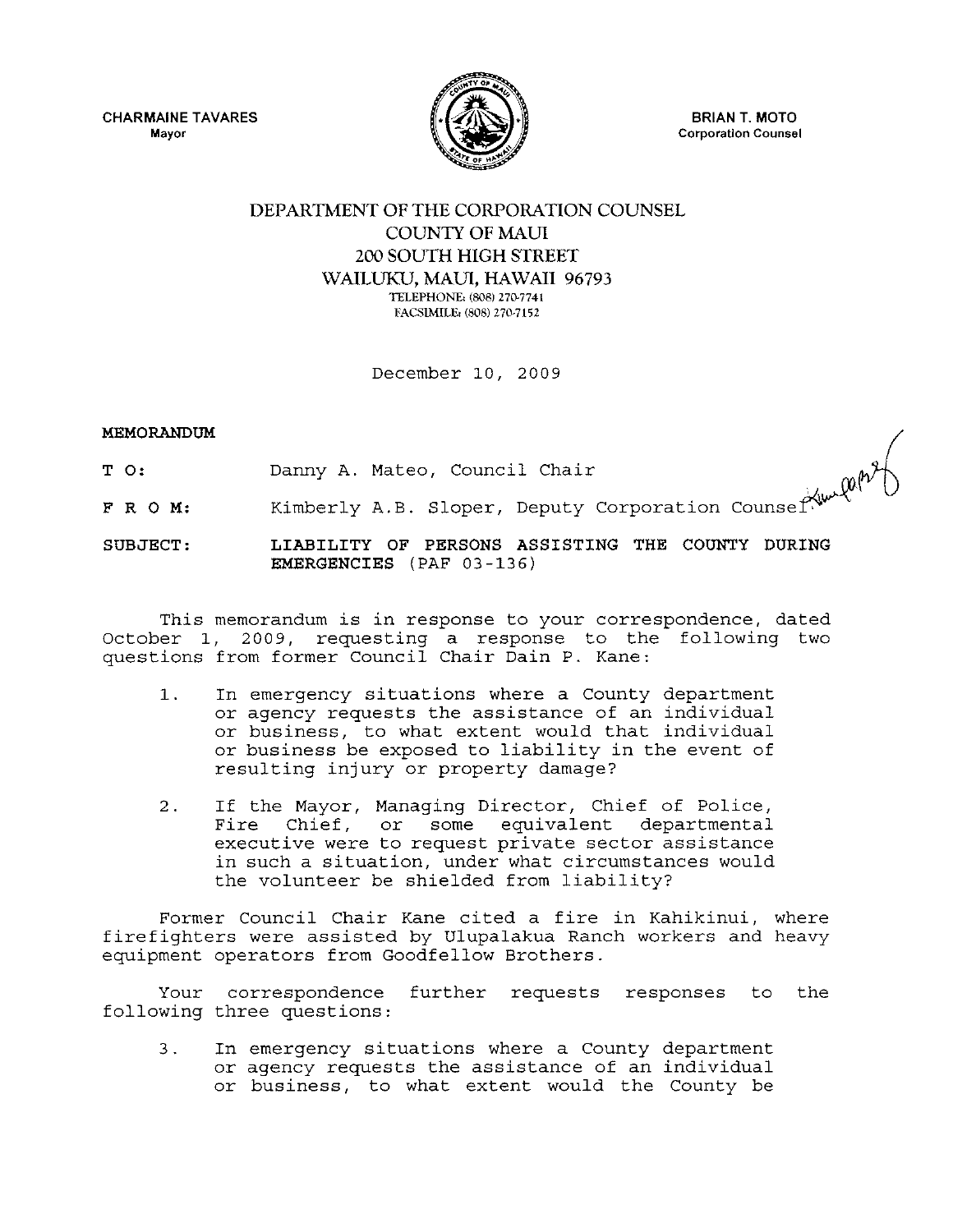> exposed to liability in the event of resulting injury or property damage?

- 4. If a County department or agency did not make the request for assistance, but volunteers come to assist and the County knowingly accepts their assistance, to what extent would the County be liable for injury or property damage as a result of the volunteers' assistance?
- 5. Would the County's insurance generally cover claims or damages resulting from such voluntary assistance?

As your request recognizes, in the absence of a specific set of facts, we are limited in our ability to respond to the questions posed. Our advice, therefore, is general in nature. The precise consequences of an actual emergency involving volunteers will depend on the relevant facts and circumstances.

Because this memorandum is intended for public disclosure, we do not discuss matters that are more appropriately reviewed in an Nothing expressed in this constitutes, or should be interpreted as, an admission by Corporation Counsel or the County of Maui of any liability with regard to any actual or potential claim for loss or damages arising from, or associated with, any incident, past or future, involving volunteers.

This opinion focuses on emergency firefighting services as that was the example cited in the original request from former Council Chair Kane.

# I. Municipal liability for emergency fire services in general.

The general rule across the country is that there is no municipal liability for negligence in fire protection. ' A municipality does not assume an affirmative duty or form a special relationship merely by performing its statutory duties such as inspections, developing a prevention plan for a particular property, or responding to a fire.'

<sup>&</sup>lt;sup>1</sup> McQuillin Mun. Corp. § 53.52 (3<sup>rd</sup> ed.).

<sup>&</sup>lt;sup>2</sup> McQuillin Mun. Corp. § 53.53 (3<sup>rd</sup> ed.).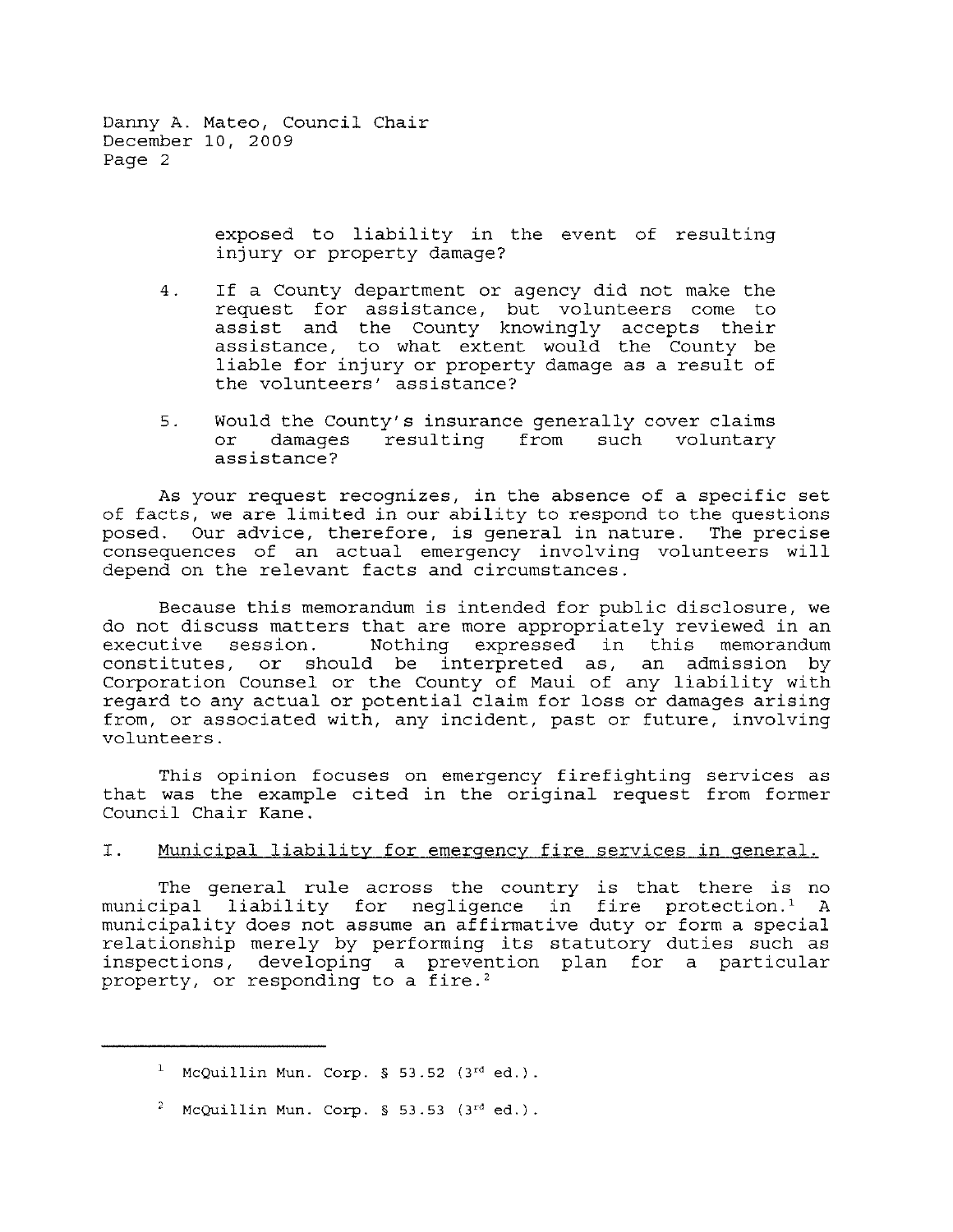II. Immunity for volunteers under Hawaii Revised Statutes Chapter 662D and liability for governmental entities under a theory of respondeat superior.

Section 662D-l, Hawaii Revised Statutes ("HRS"), defines "volunteer" as:

a person performing services without compensation, other than reimbursement for actual expenses incurred, for a ... governmental entity. The term includes a volunteer serving as a  $\ldots$  direct service volunteer.<sup>3</sup>

In the hypothetical context described in your request, those who of their own volition come to the County's aid for emergency firefighting purposes, or whose assistance is requested, would be defined as "volunteers" under Section 662D-l, HRS.4

Pursuant to Section 662D-2, HRS, volunteers are immune from civil liability for their acts or omissions resulting in damage or injury as long as the volunteers are acting in good faith within the scope of their functions or duties for the County of Maui, and the damage or injury was caused by the volunteer's negligent conduct. 5 Notwithstanding this statutory grant of immunity, a

 $3$  HRS § 662D-1.

<sup>4</sup> According to the Department of Fire and Public Safety ("DFPS"), DFPS has **on occasion requested the assistance of Goodfellow Brothers, but most of the time, Goodfellow Brothers volunteers without being asked. Goodfellow Brothers has provided bulldozers for cutting fire breaks and water tankers to fill DFPS trucks.** 

<sup>5</sup>**§ 6620-2 Scope of immunity. (a) A volunteer shall be immune from civil liability in any action on the basis of any act or omission of a volunteer resulting in damage or injury if:** 

**(1) The volunteer was acting in good faith and within the scope of the**  volunteer's official functions and duties for a nonprofit organization, a **nonprofit corporation, a hospital, or a governmental entity;** 

**(2) The damage or injury was caused by the volunteer <sup>t</sup>s negligent conduct; and** 

**(3) With respect to a nonprofit organization, nonprofit corporation, or hospital, the entity for which the volunteer was acting either:** 

**(A) Has a general liability policy in force, both at the time of injury and at the time the claim is made against the entity, and the minimum coverage is in an amount of not less than: \$200,000 per**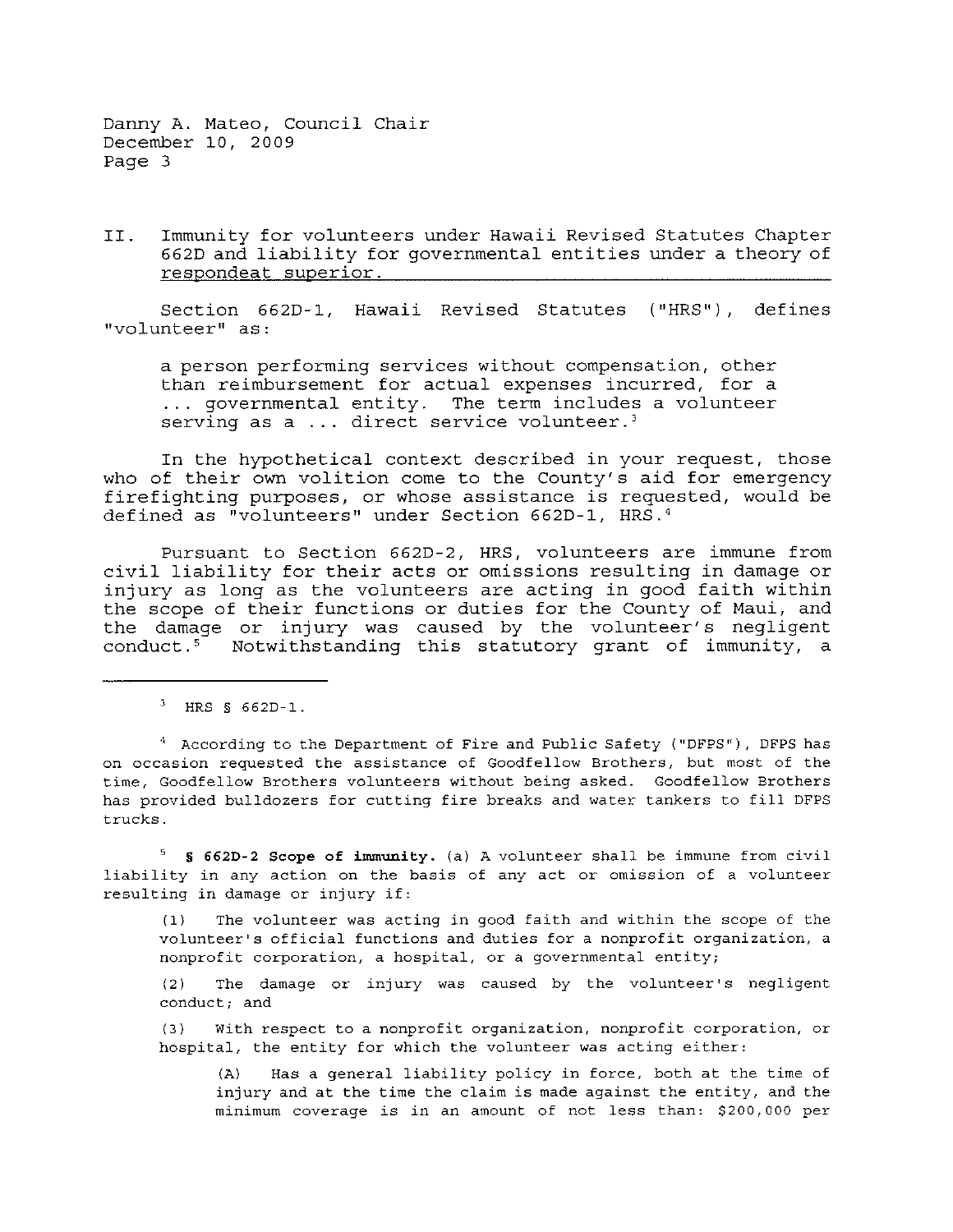volunteer may be liable for civil damages where, for example, the damages result from a volunteer's intentional misconduct, or operation of a motor vehicle.'

Under a theory of respondeat superior, and pursuant to Section 662D-2 (b) , HRS, the County of Maui may, in certain circumstances, be liable for the acts or omissions of the volunteer.<sup>7</sup> In the

**occurrence and \$500,000 aggregate; or** 

**(B) Has total assets, exclusive of grants and allocations, of less**  than \$50,000.

 $<sup>6</sup>$  HRS § 662D-3 states:</sup>

**Notwithstanding section 662D-2, if otherwise permitted by law, a person may sue and recover civil damages from a volunteer based upon:** 

**(1) Any conduct engaged in by the volunteer that would constitute gross negligence, wilful and wanton misconduct, or intentional misconduct;** 

**(2) Any act or omission in connection with the operation of a motor vehicle;** 

(3) Any conduct engaged in by the volunteer while the **volunteer is unreasonably interfering with the lawful activities of another;** 

(4) Any conduct engaged in by the volunteer that takes place **on private property when the volunteer's presence on the property was not consented to by the ownerj** 

**(5) Any act or omission within a volunteer'S scope of practice for which the volunteer is licensed, certified, permitted, or registered under state law to perform; and** 

**(6) Any criminal offense committed by the volunteer.** 

#### $7$  HRS § 662D-2(b) states:

**In any suit against a nonprofit organization, a nonprofit corporation, a hospital, or a governmental entity for civil damages based upon the negligent act or omission of a volunteer, proof of the act or omission shall be sufficient to establish the responsibility of the entity therefor under the doctrine of respondeat superior, notwithstanding the immunity granted to the volunteer with respect to any act or omission included under subsection (a).**